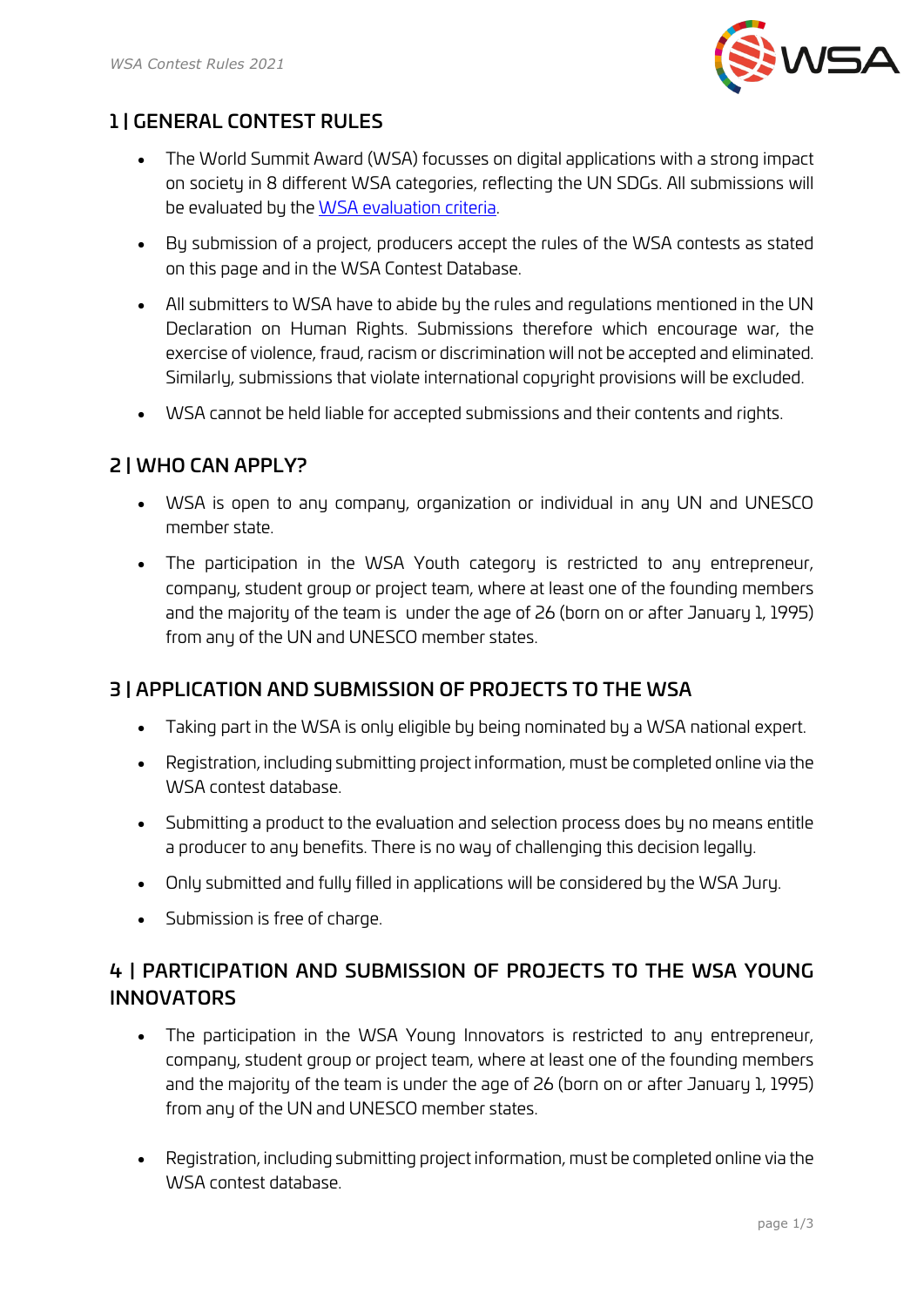

- Submitting a product to the evaluation and selection process does by no means entitle a producer to any benefits. There is no way of challenging this decision legally.
- Only submitted and fully filled in applications will be considered by the WSA Jury.
- Submission is free of charge.

#### 5 | WHICH PROJECTS ARE SUITABLE FOR WSA?

- Submissions for the WSA can contain digital content applications with a clear impact on society, such as: apps, webpages, applications for wearables, kiosk installations, sms based products, mobile games and interactive mobile productions. There is no limitation regarding the platforms or channels the projects work with.
- All submissions have to be launched products. No drafts, prototypes, demonstrations or unfinished projects can be accepted. The solution needs to prove that it is a working product and demonstrate some local impact.
- All submitted products must have been completed after Jan. 1, 2019. For a project or product completed earlier, the submitters have to document significant alterations and / or improvements and / or additions have been made in the period thereafter.
- A product can only be submitted for one category. In case of multiple submissions by the same organization, company or team, each product requires a separate registration. Submissions which have been nominated in the WSA in previous years cannot be submitted again. For a project which has been already submitted before, the submitters have to document significant alterations and / or improvements and / or additions.

#### 6 | WSA EXPLOITATION RIGHTS AND COPY RIGHTS

- By submitting a project to the WSA, producers provide the WSA office with the exploitation rights for the submitted videos, pictures and other content for noncommercial use for the promotion of the nominated product, presented in print, broadcast and any other forms of media, as well as for events.
- The producer must own the copyright of all pictures, sounds, contents etc. related to the production of his project. All software used must be licensed.
- WSA has the right to share promotional material and information about the submitted projects with potential investors and sponsoring partners.

#### 7 | WSA CONTEST LANGUAGE

• The interface of the products can be in any of the United Nations official languages. All producer and project information in the WSA database must however be in English. The official language of the WSA is English and must be used in all official communication.